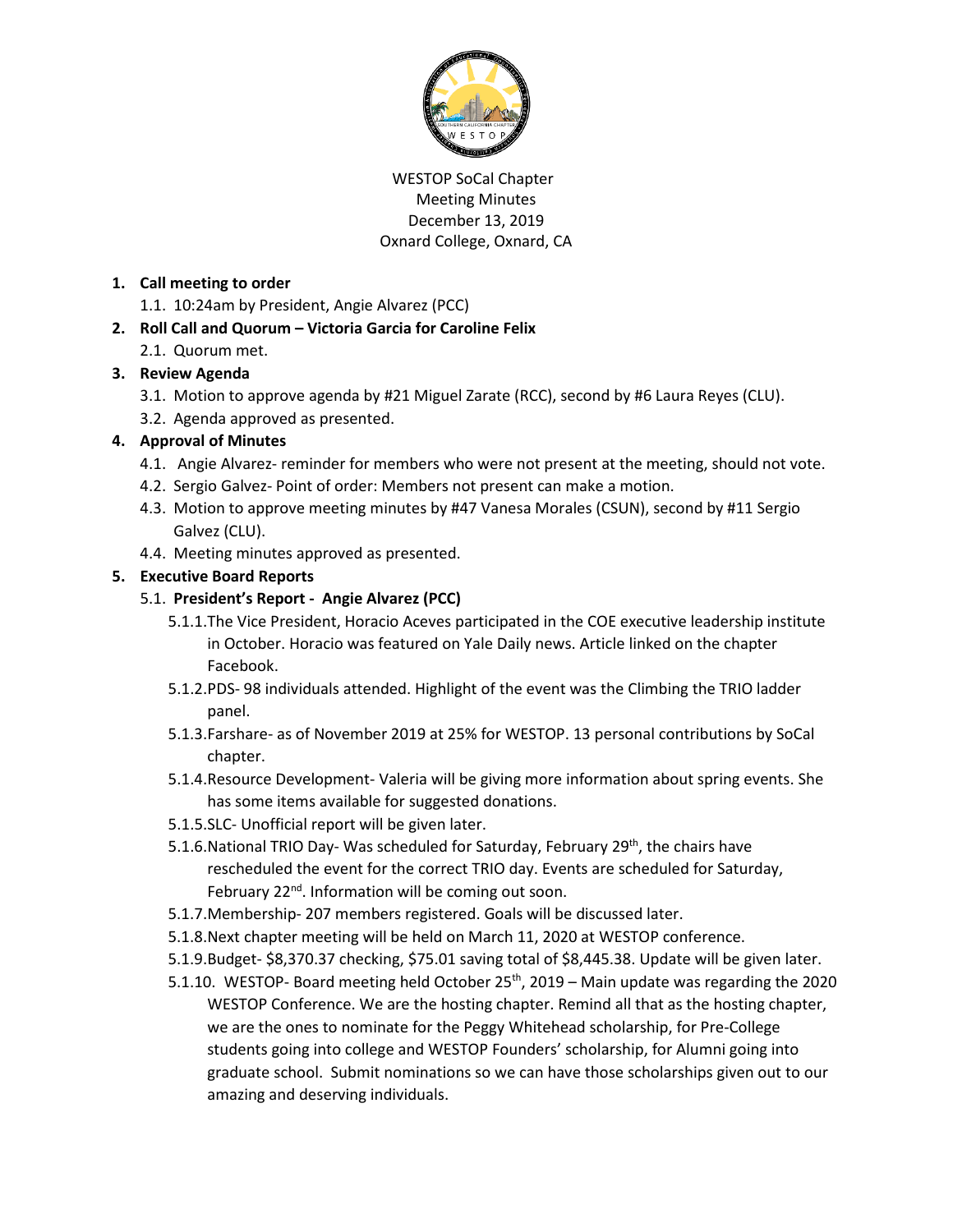

- 5.1.10.1. WESTOP President Reynoso is working with COE to address the COE conferences and some TRIO trainings happening in states that are not allowed by our institutions.
- 5.1.10.2. Mission edge recommended an organization to complete our taxes on time, so we would not be in danger of losing our 501c3 non-profit status. Taxes have been submitted. We are looking to hire a company familiar with non-profit law and filing taxes for future years. White H Advisors completed the taxes this year.

#### 5.2. **Vice President – Angie Alvarez for Horacio Aceves**

- 5.2.1.Student Development: SLC updates will be given by chair
- 5.2.2.Public Relations: PDS was successful, more information to come from PR chair.
- 5.2.3.Ledge Ed: Developing an action plan, timeline and education.
	- 5.2.3.1. COE Spraggins grant- wanted to use the funds to spruce up the FACT books. Grant due in May.

#### 5.3. **Past President- Angie Alvarez for Dalia Hernandez**

- 5.3.1. PDS- full report enclosed.
- 5.3.2.WESTOP conference- update will be given by Desiree. Early bird rate has closed.
	- 5.3.2.1. Desiree- update on registration above 300 registrants. Still accepting regular registrations. Email will go out with all finalized information regarding hospitality and workshops.
- 5.3.3.Awarding of SoCal's Graduate and Conference scholarship will be delayed to Spring, given in conjunction with SLC scholarships. Due date of January  $31^{st}$ .
- 5.3.4.Professional development academy- held in 2021.

# 5.4. **Treasurer – Miguel Zarate**

- 5.4.1. Submit report as posted.
- 5.4.2.One revision: change to quick books amounts- Automated transfer from Checking to Savings.
- 5.4.3.Accounts have been reconciled through end of November.
- 5.5. Motion to accept reports as presented by #11 Sergio Galvez (CLU), second by #6 Laura Reyes (CLU). Motion carries.

#### **6. Service Council Reports**

# 6.1. **COE Fair Share Campaign – Laura Orozco and Ana Prado**

- 6.1.1.December 5<sup>th</sup>- campaign has raised close to \$6,000. At 28% of our goal.
- 6.1.2.COE systems are being update so there are no updates on personal contributions.
- 6.1.3.Recommendations: look into Institutional memberships.

#### 6.2. **Legislation and Education – Temo Solorio**

- 6.2.1.Meeting with other leg ed chairs throughout California. Important to get updated numbers from programs. Fact books are important during Policy Seminar.
- 6.2.2.Recruiting for members to attend Policy Seminar.
- 6.2.3.Updates: SSS draft proposal went out last week; No definite date when it is coming out. APRs for EOC, SSS and TS closed on December  $6<sup>th</sup>$ , UB UBMS will be release on January  $6<sup>th</sup>$ close February 14th. Congress working on appropriations package, please reach out if you have time.
- 6.3. **Membership and Elections- Victoria Garcia**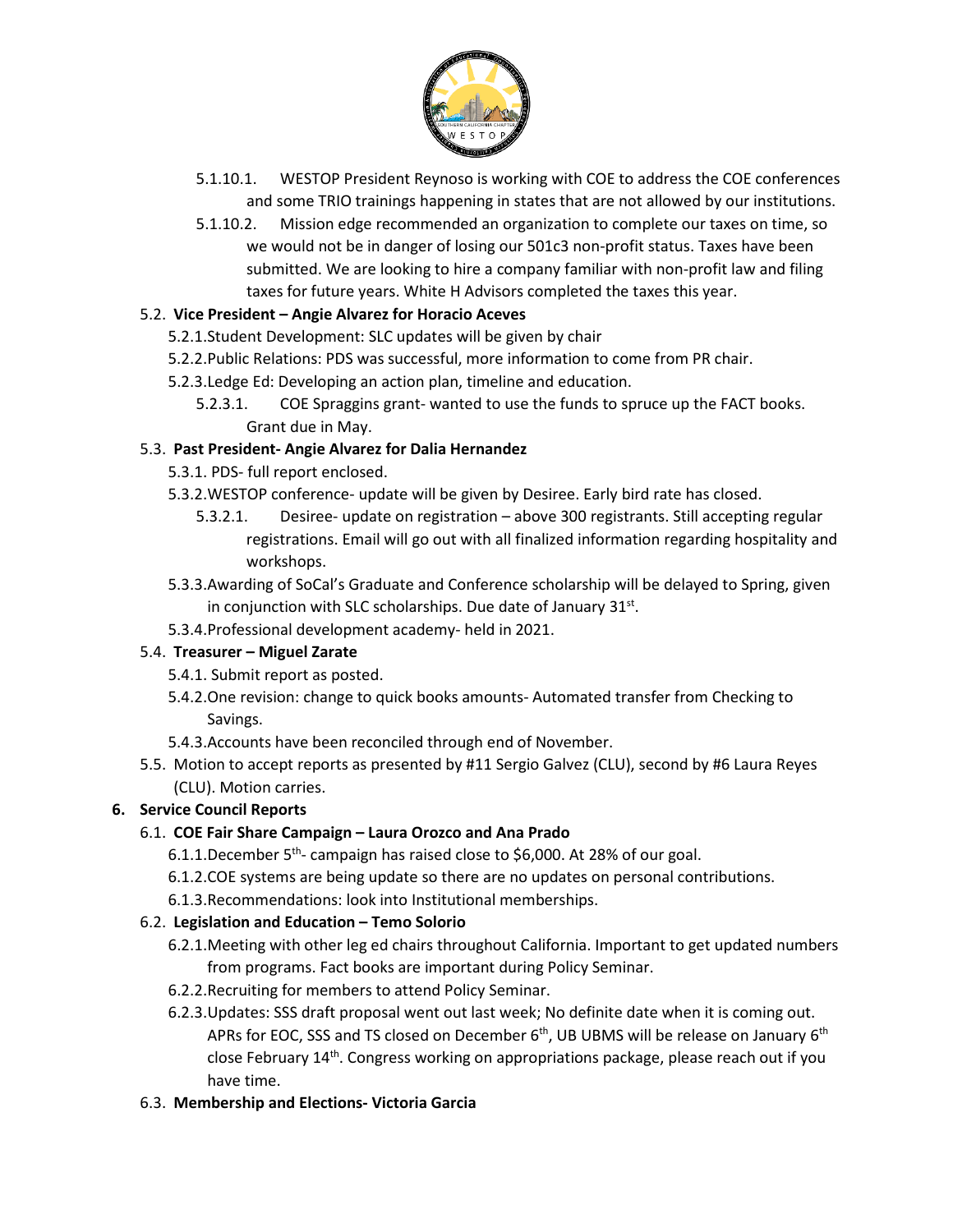

- 6.3.1.Goal was to increase by 20%. Currently we are 207 individuals.
- 6.3.2.Call for nominations for WESTOP president elect has gone out; voting will take place at WESTOP conference.
- 6.3.3.Check with program Directors regarding institutional vs voting membership.

# 6.4. **Professional Development – Angie Alvarez for Dalia Hernandez**

- 6.4.1.PDS Final report
	- 6.4.1.1. Hosted by Occidental College on October 14<sup>th</sup>, 89 members and 19 guests. Funds raised \$18,796.50, minus expenses of \$4,109.22 for a profit of \$14,687.28.
	- 6.4.1.2. Highlights: Keynote speaker- Jesus Salvador Trevino. Great workshop named Holy Motion gave some great examples and shared knowledge on the Roberts Rule of order. Total of \$1,900 in sponsorships.
	- 6.4.1.3. All information posted on website.

# 6.5. **Public Relations – Angie Alvarez for Laura Garcia**

- 6.5.1.Creating a system of organization in regards to posts and media communications
- 6.5.2.All of the committee leads will be meeting with the WESTOP chairs.

# 6.6. **Resource Development – Valeria Rizo**

- 6.6.1.Events for this year: Hockey game with Ontario Reign, basketball game with the Clippers, or baseball with the Rancho Quakes.
- 6.6.2.T-shirts suggested donation of \$20 and polos for a suggested donation of \$40

# 6.7. **Student Development – Daniela Barcenas & Laura Orozco for Jasmine Torres**

- 6.7.1.SLC: looking for volunteers. Working on the save the date, hopefully by next week. Fees are set, and cvent will open early January. Theme is: Agents of Change.
- 6.7.2.Trio day: LA food bank, Helping Hands and San Diego food bank. San Diego is always the smallest group, anyone interested in participating please register. Send any pictures even if you are not in participating in the SoCal activities.
- 6.7.3.Disney program for non-profit organizations. Events must be marketed as family events.

# 6.8. **Technology – Angie Alvarez for Amel Khan**

6.8.1.Updated website. Adding members. Stopped using mail chimp. If you are a member of the listerv you can send emails to the group. Shop Amazon Smile for SoCal.

# 6.9. **TRIO Alumni – Albaro Martin and Laura Orozco**

- 6.9.1.Very successful Alumni mixer at Occidental college. Next alumni mixer will be at the WESTOP conference.
- 6.9.2.National First generation celebration- thank you to all who participated.
- 6.10. Motion to accept service cancel reports: #49 Desiree Rivera (Norco College), second by #39 Albaro Martin (UCR). Motion carries.

# **7. Unfinished Business**

7.1. None

# **8. New Business**

- 8.1. None
- **9. Action Items**
	- 9.1. None
- **10. Membership Discussion Items**